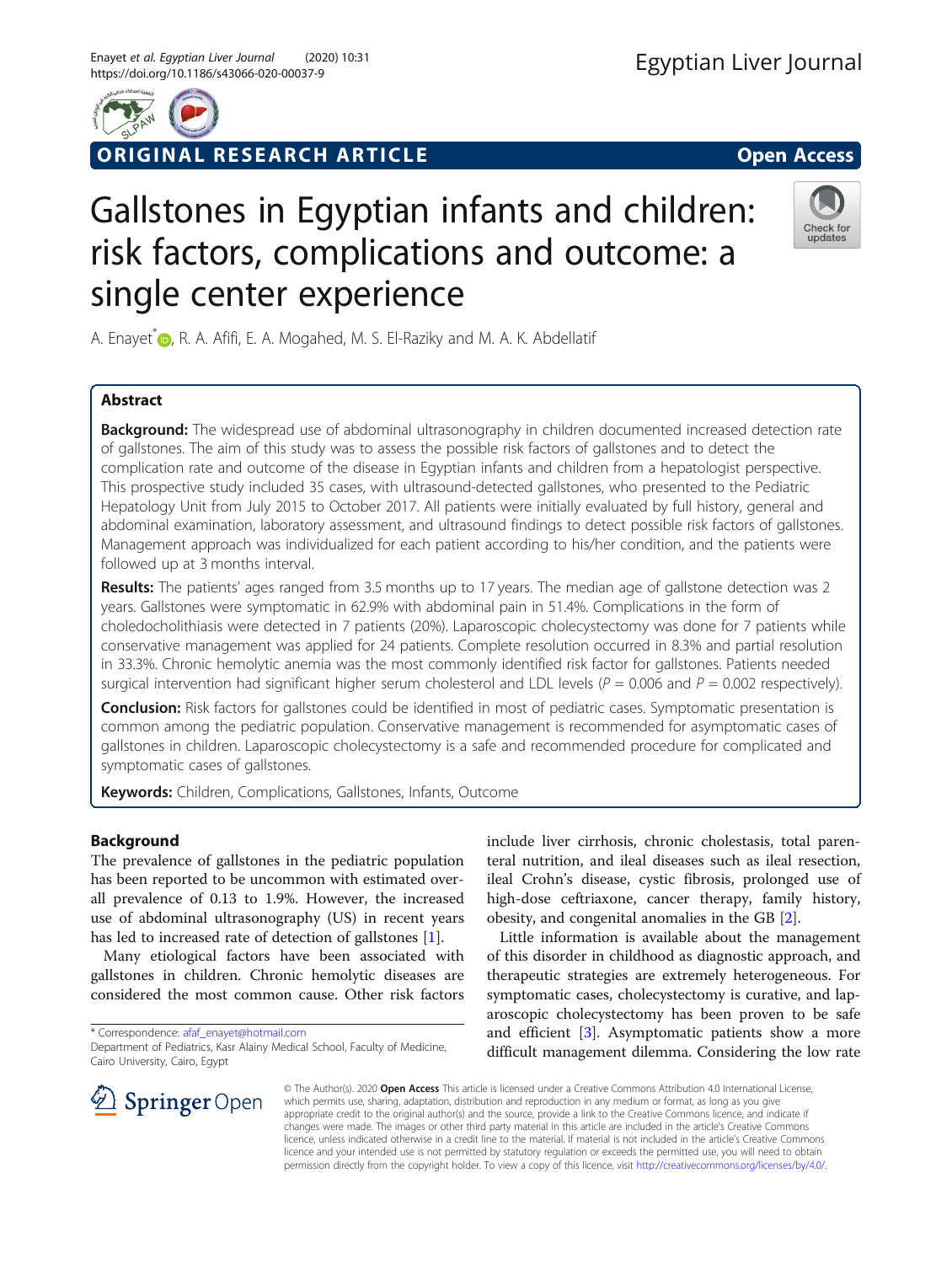of complications detected by many studies, expectant management with periodical clinical and US follow-up is recommended. Spontaneous resolution of gallstones was observed in many cases [\[4](#page-6-0)]. Elective cholecystectomy is recommended for children with chronic hemolytic anemia at the time of gallstone diagnosis, before symptoms, or complications develop [\[5\]](#page-6-0).

The aim of this study was to assess the possible risk factors of gallstones and to detect the complication rate and outcome of the disease in infants and children.

# Methods

This prospective study was conducted at the Pediatric Hepatology Unit during the time period from July 2015 to October 2017. All cases below 18 years of age of both sexes with US detected gallstones were enrolled in this study. The study was approved by the institutional ethical committee of the Pediatrics Department. A written informed consent was taken from patients' guardians.

# Patient evaluation

# Initial diagnosis

All patients were evaluated in terms of age, sex, presenting symptoms (typical biliary colic, nonspecific abdominal pain, nausea, vomiting or fatty food intolerance, and symptoms of complications as fever or jaundice), precipitating risk factor for gallstone, and other accompanying diseases.

## Laboratory assessment

Complete blood count (CBC) and liver function tests, hemolytic profile (reticulocytes, osmotic fragility, quantitative glucose 6 phosphate dehydrogenase (G6PD) measurement, hemoglobin electrophoresis, direct coombs test), lipid profile (serum cholesterol (LDL-HDL-VLDL) and serum triglycerides), and sweat chloride test if cystic fibrosis was suspected (multisystem presentations: pulmonary, gastrointestinal, and others as dehydration and metabolic alkalosis), and serum amylase and lipase if pancreatitis is suspected.

# Radiological assessment

Abdominal US, endoscopic retrograde cholangiopancreatography (ERCP) in cases of choledocholithiasis, magnetic resonance cholangiopancreatography (MRCP) is done when choledocholithiasis is suspected, and ERCP cannot be done for technical consideration as young age (age less than 2 years) and in cases with US documented CBD dilatation.

# Management approach

# Conservative management

For asymptomatic patients with no complications, it involved periodic clinical and US follow up at 3-month intervals for at least 1 year.

# Medical dissolution of gallstones by Ursodeoxycholic Acid (UDCA)

A trial of oral UDCA dissolution of stones was applied at a dose of 15 mg/kg/day for those patients with symptomatic uncomplicated gallstones with periodic clinical and ultrasound follow-up for symptoms' improvement and/or stone dissolution every 3 months. Symptomatic uncomplicated gallstones were defined as the presence of biliary colic in the form of significant abdominal pain in the absence of complications as acute or chronic cholecystitis, ascending cholangitis, common bile duct stones, or pancreatitis.

## **ERCP**

# ERCP is for patients with choledocholithiasis.

Laparoscopic cholecystectomy  $(LC)$  is for  $(1)$  patients with complicated gallstones as cases with choledocholithiasis, cholecystitis, or pancreatitis, (2) patients with symptomatic gallstones not improving on UDCA, and (3) patients with chronic hemolytic anemia.

## Patient follow-up

Patients who were not indicated for surgery were followed every 3 months with clinical, laboratory and ultrasound assessments. Resolution of gallstones was based on ultrasonographic evidence of absence of gallbladder and bile duct stones.

#### Statistical analysis

Data was analyzed by the Statistical Package of Social Science Software program, version 23. Data was presented using mean, standard deviation (SD) for homogenous quantitative variables, median and interquartile range (IQR) for quantitative variables with nonhomogenous distribution, and frequency and percentage for qualitative ones. Comparison between groups was performed using Mann-Whitney test for quantitative variables and chi-square and Fisher's exact test for qualitative ones. P values less than 0.05 were considered statistically significant.

# Results

Thirty-five children with gallstones were included; 54.3% were males. Their age ranged from 3.5 months to 17 years. Out of these 35 patients, 18 patients (51.4%) were below 2 years of age at the time of discovery of gallstones (infantile group), while 17 (48.6%) had their discovery onset beyond 2 years.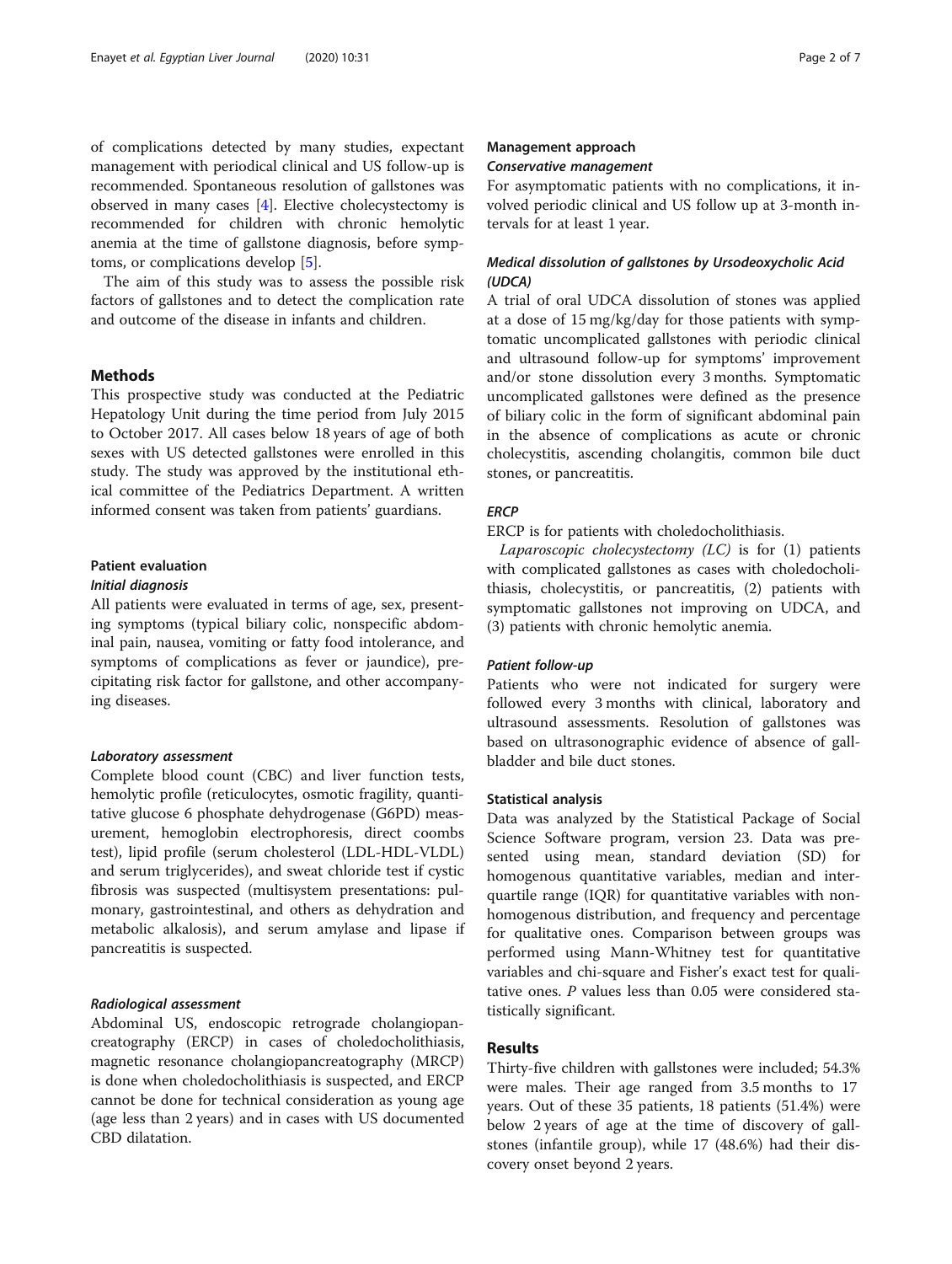They were referred to hepatology clinic because of accidently detected gallstones in US done for other purposes in 25 cases (71.4%), jaundice in 7 (20%), and elevated liver enzymes in 3 (8.6%). Patients with US detected gallstones were referred from everywhere including general outpatient clinics as well as hematology and neonatology units. US was repeated in hepatology clinic for confirmation and for detailed sonographic examination. Twenty-two (62.9%) patients had symptomatic gallstones: abdominal pain as the most common presentation (51.4%), jaundice (28.6%), vomiting, nausea, and fatty food intolerance in 25.7%, 11.4%, and 14.3% respectively. Eight patients (22.9%) showed elevated total bilirubin; all with elevated direct fraction except one who had β-thalassemia major, in whom indirect bilirubin was elevated. The seven patients with direct hyperbilirubinemia included 6 patients with choledocholithiasis, and one patient had cholestasis with normal GGT.

Lipid profile showed abnormal results in 7 cases. Three patients (8.6%) had hypercholesterolemia, and 4 patients had elevated triglycerides level.

Abdominal US done by 2 operators revealed single gallstones in 17 cases (48.6%) and multiple gallstones in 18 cases (51.4%). Size of stones ranged from 0.3 to 1.6 cm with median 0.6 cm with IQR (0.4–0.8). Biliary sludge with gallstones was evident in 9 cases (25.7%) while common bile duct (CBD) stones were detected in 6 cases (17.1%); 5 (14.3%) of them showed CBD and biliary radicles dilatation.

Possible etiology could be reached in 25 patients where hemolytic anemia was the most common identified diagnosis (Fig. 1). History of dehydration and neonatal intensive care admission were more prevalent among the infantile group but with no statistical significance. Duration of NICU admission was significantly longer among patients with multiple stones ( $P = 0.044$ ) compared to those with single stone.

The management plan was individualized for each patient (Fig. [2\)](#page-3-0). For cases with complicated gallstones in the form of choledocholithiasis, cholecystectomy was performed while conservative management was planned for the other 28 cases (80%). The medical treatment was offered to non-hemolytic cases with patent cystic, and common bile duct with stone size was less than 2 cm. LC was offered for patients with hemolytic anemia, before symptoms or complications developed, but unfortunately, it was not performed except in complicated cases.

LC was done for 7 patients (20%): 6 of them had choledocholithiasis while one of the patients with choledocholithiasis dropped out of the study. A patient was indicated for LC because of attacks of agonizing abdominal pain after 3 months of conservative management with no improvement (Fig. [2](#page-3-0)).

For the 7 patients with choledocholithiasis, MRCP was done for 5 patients, and ERCP was done for 2 patients. For the 2 patients who have done ERCP, one patient was 9 years old, and ERCP showed mild dilated intrahepatic

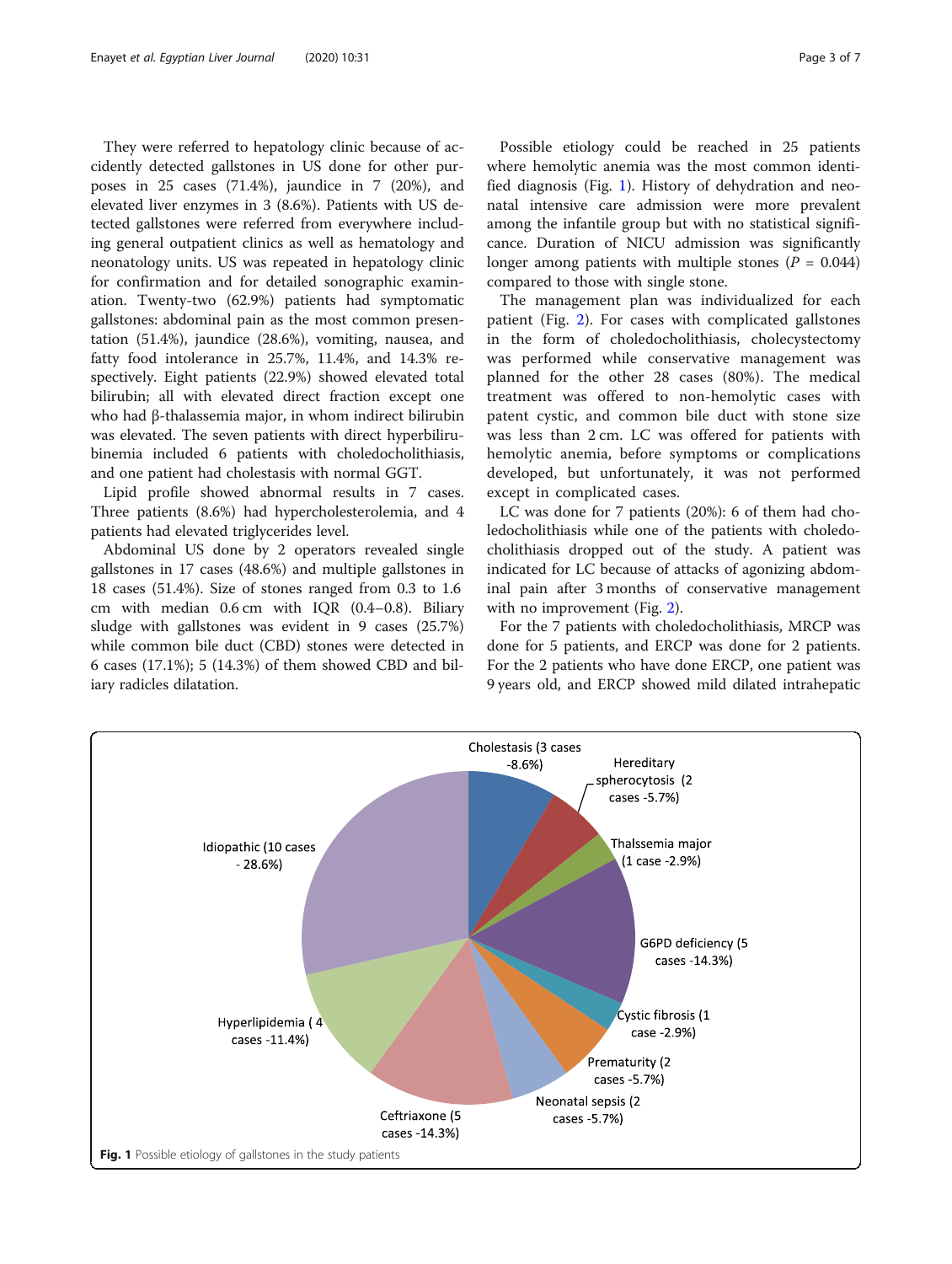<span id="page-3-0"></span>

biliary radicles (IHBR) and CBD, sphincterotomy with dormia basket was done, and multiple gravels were removed. The other patient was 5 years old; ERCP revealed normal CBD and IHBR with multiple stones, sphincterotomy was done, and stones were removed. Regarding the other 5 patients, one patient was dropped out, while the other 4 patients had spontaneous relief of obstructive jaundice. LC was then performed for the 6 cases. Histopathological analysis of the removed gall bladder in this study was available in 6 cases and revealed chronic cholecystitis in all of them (100%): none had papillomatosis or adenoma of the gall bladder.

For the 28 patients (80%) who were subjected to conservative management, 3 patients dropped out of followup, and one (an infant with cerebral palsy) died 1 month after enrollment due to septicemia. The other 24 patients were followed up for 8 to 34 months with a median of 14 months.

Twelve patients (34.3%) with symptomatic gallstones were managed conservatively with UDCA for a period ranging from 3 to 24 months and a median of 4.5 months. Follow-up showed complete resolution of gallstones in 2 patients (8.3%). One of them was a 3-yearold boy with congenital adrenal hyperplasia who showed decrease in number of stones from 2 stones to a single stone after 6 months of therapy; however, this patient showed spontaneous resolution of this remaining gallstone after another 6 months without UDCA administration. Five patients (20.8%) showed partial improvement, evident with disappearance of symptoms; one patient (4.2%) showed partial sonographic improvement while 2 patients (8.3%) showed partial clinical and sonographic

improvement (Fig. 2). Sonographic improvement was based on decreased number of stones and/or disappearance of biliary sludge.

Based on their management strategy, patients were classified into two groups: medical and surgical. Those who needed LC were significantly older at the onset of stones ( $P = 0.005$ ). In addition, their serum cholesterol and LDL levels were significantly higher than those who subjected to medical management (Table [1](#page-4-0)).

Patients were also divided based on symptomatology at the time of initial diagnosis into two groups: symptomatic and asymptomatic. G6PD deficiency was significantly higher in the asymptomatic group. Symptomatic cases had significant lower RBC count, hemoglobin, and hematocrit than asymptomatic cases (Table [2\)](#page-5-0).

# **Discussion**

Pediatric cholelithiasis is known to be uncommon. However, recent series documented increased detection rate of gallstones in the pediatric age group  $[1]$  $[1]$ . Many risk factors have been described for the development of gallstones in children as hemolytic disorders, prematurity, parenteral nutrition, chronic hepatobiliary diseases, cystic fibrosis, genetic factors, sepsis, ileal diseases, obesity, ceftriaxone use, and abdominal or cardiac surgeries  $[6]$  $[6]$ . Idiopathic gallstones, with no identifiable risk factors, have been reported in the literature in the range of 23.2–52.5% [[2,](#page-6-0) [7,](#page-6-0) [8](#page-6-0)]. This is close to the current study where no risk factors were identified in 28.6%of cases.

Twenty to 40% of all pediatric gallstone disease can be attributed to hemolytic diseases [\[9](#page-6-0)]. Recent studies demonstrated hemolytic diseases in 21.6% and in 11.8% of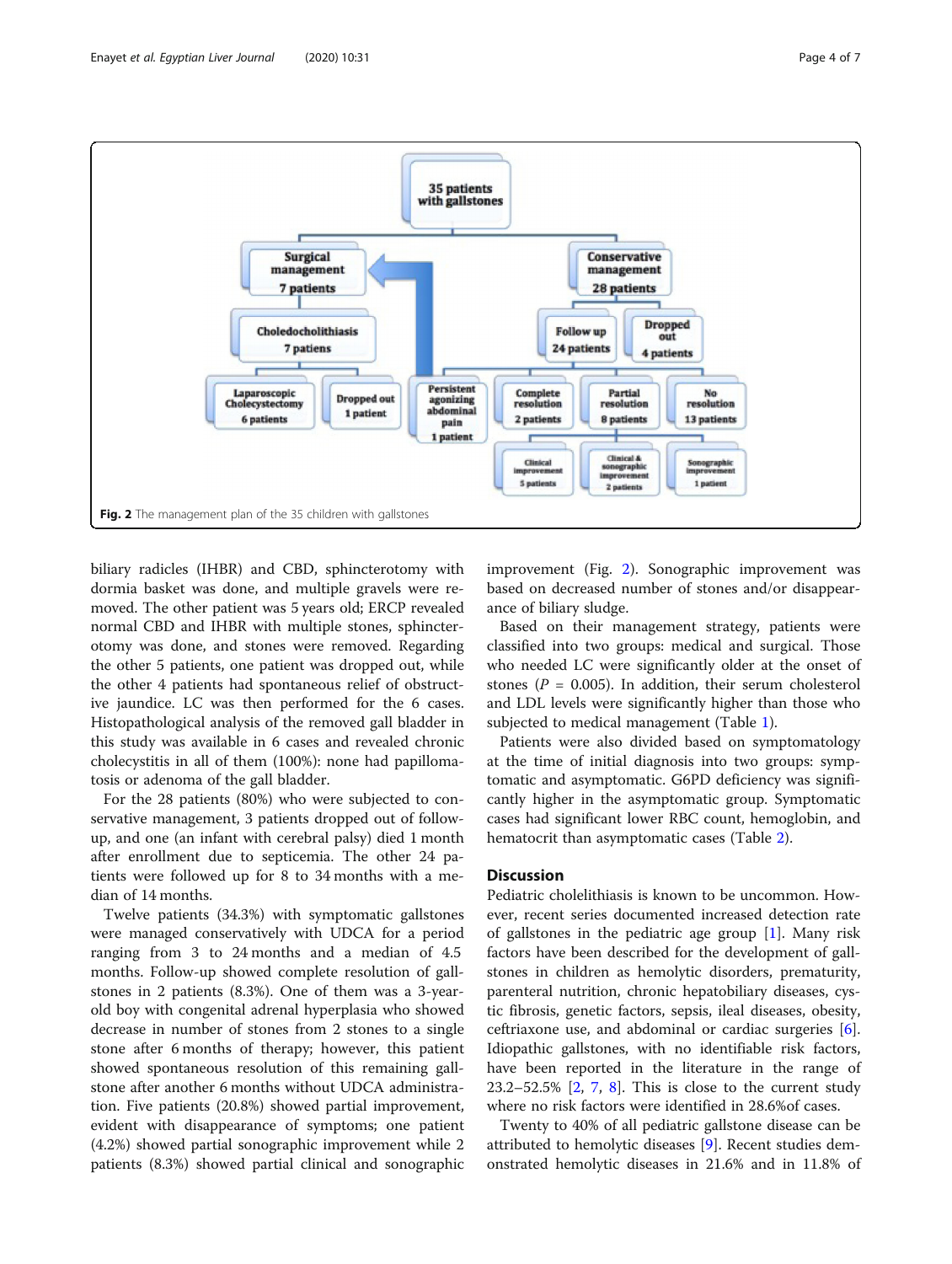<span id="page-4-0"></span>

|  | <b>Table 1</b> Risk factors of gallstones and laboratory investigations among medical and surgical patients |  |  |  |
|--|-------------------------------------------------------------------------------------------------------------|--|--|--|
|  |                                                                                                             |  |  |  |

|                                                 | Surgical, $n = 7$ (%) | Medical, $n = 23$ (%) | $P$ value |
|-------------------------------------------------|-----------------------|-----------------------|-----------|
| Identified risk factors                         | 5(71.4)               | 19 (82.6)             | 0.6       |
| Hemolytic anemia                                |                       |                       |           |
| Hereditary spherocytosis                        | 1(14.3)               | 1(4.3)                | 0.4       |
| Major thalassemia                               | 0(0)                  | 1(4.3)                | 1.0       |
| G6PD deficiency                                 | 2(28.6)               | 7(30.4)               | 1.0       |
| Dehydration                                     | 1(14.3)               | 5(21.7)               | 1.0       |
| Therapy with ceftriaxone                        | 2(28.6)               | 4(17.4)               | 0.6       |
| Family history of gallstones                    | 1(14.3)               | 4(17.4)               | 1.0       |
| Hypertriglyceridemia                            | 1(14.3)               | 3(16.7)               | 1.0       |
| Cholestasis                                     | O(0)                  | 2(8.7)                | 1.0       |
| Prematurity                                     | 0(0)                  | 2(8.7)                | 1.0       |
| Cystic fibrosis                                 | 0(0)                  | 1(4.3)                | 1.0       |
| Hemoglobin (g/dl) in mean $\pm$ SD              | $11.5 \pm 0.95$       | $11.7 \pm 1.2$        | 0.8       |
| T. bilirubin ( $N < 1.5$ mg/dl) median (IQR)    | $2.3(1.1-5.1)$        | $0.4(0.2-0.8)$        | $0.002*$  |
| D. bilirubin in median (IQR)                    | $1.1(0.5-3)$          | $0.1$ $(0.05-0.2)$    | $0.01*$   |
| ALT ( $N < 40$ U/L) in median (IQR)             | $92(32 - 178)$        | $29(20-45)$           | $0.006*$  |
| AST ( $N < 60$ U/L) in median (IQR)             | 55 (36-125)           | $37(30-66)$           | 0.1       |
| GGT (N < 30 U/L) in median (IQR)                | $105(36-114)$         | $17(11-64)$           | 0.09      |
| AP ( $N < 640$ U/L) in median (IQR)             | 252 (180-533)         | 260 (192-371)         | 1.0       |
| INR ( $N < 1.1$ ) in mean $\pm$ SD              | $1.04 \pm 0.04$       | $1.1 \pm 0.12$        | 0.4       |
| Cholesterol ( $N < 200$ mg/dl) in mean $\pm$ SD | $180 \pm 47$          | $134 \pm 31$          | $0.006*$  |
| HDL (mg/dl) in mean $\pm$ SD                    | $38 \pm 12$           | $43 \pm 9.5$          | 0.3       |
| LDL (mg/dl) in mean $\pm$ SD                    | $120 \pm 44$          | $68 \pm 29$           | $0.002*$  |
| Triglyceride ( $N < 150$ mg/dl) in median (IQR) | $92(62 - 115)$        | 88 (62-119)           | 0.9       |

 $*$ P value is significant<br>41.7 alanine aminotra

ALT alanine aminotransferase, AP alkaline phosphatase, AST aspartate aminotransferase, D direct, GGT gammaglutamyl transpeptidase, G6PD Glucose-6-phosphate<br>debydrogenase, HDL bigh-density linoproteins, INR international ra dehydrogenase, HDL high-density lipoproteins, INR international randomized ratio, IQR interquartile range, LDL low-density lipoproteins, RBCs red blood cells, SD standard deviation, T total

cases [\[10](#page-6-0), [11\]](#page-6-0). In the current study, hemolytic anemia was identified as a risk factor in 34.3%. G6PD deficiency was identified as a risk factor in 9 cases (25.7%); this high percentage may be explained by the high prevalence of G6PD deficiency in Egypt as reported by Abo Elella et al. in 2017 who estimated an overall prevalence of G6PD deficiency of 4.3% among Egyptian neonates [\[12\]](#page-6-0).

Therapy with ceftriaxone was identified as a risk factor in 17.1% of cases, in agreement with literature where ceftriaxone use was responsible for 6% and 27.3% of cases of gallstones [\[2](#page-6-0), [13](#page-6-0)].

Chronic biliary disease in the form of cholestasis was present in 8.6% of our cases, which is close to the results of Dooki and Norouzi (2013) and Della Corte et al (2008) studies (7.5% and 5% respectively) [[2](#page-6-0), [13](#page-6-0)]. It is known that patients with chronic cholestasis especially those with progressive familial intrahepatic cholestasis (PFIC) are prone to cholelithiasis. This is attributed to impaired bile acid secretory function and supersaturation of bile with cholesterol [[14\]](#page-6-0). The three cholestatic patients in this study had normal GGT cholestasis; however, the unavailable genetic analysis in Egypt limited the ability to finally diagnose their specific conditions. These patients might have had PFIC 1 or 2.

Unlike adults, children are likely to be symptomatic [[8\]](#page-6-0). Our cases showed symptomatic presentation in 62.9%, which is comparable to other studies [[2,](#page-6-0) [9,](#page-6-0) [10](#page-6-0)]. On the other hand, the study of Kirsaclioglu et al. [[11](#page-6-0)] showed that symptomatic patients were significantly older than asymptomatic patients, and abdominal pain was the most frequent symptom [[11](#page-6-0)]. Our cases also showed abdominal pain to be the most common symptom in 51.4%.

Complications were documented in 20% of our cases, which is close to the literature, where they were reported in about 7–20% of cases [\[6\]](#page-6-0). While some older studies reported pancreatitis as the most common complication [\[15,](#page-6-0) [16](#page-6-0)], recent studies reported cholecystitis and choledocholithiasis to be more common [[1](#page-6-0), [11](#page-6-0), [17\]](#page-6-0). Our study showed choledocholithiasis to be more common; meanwhile, none of our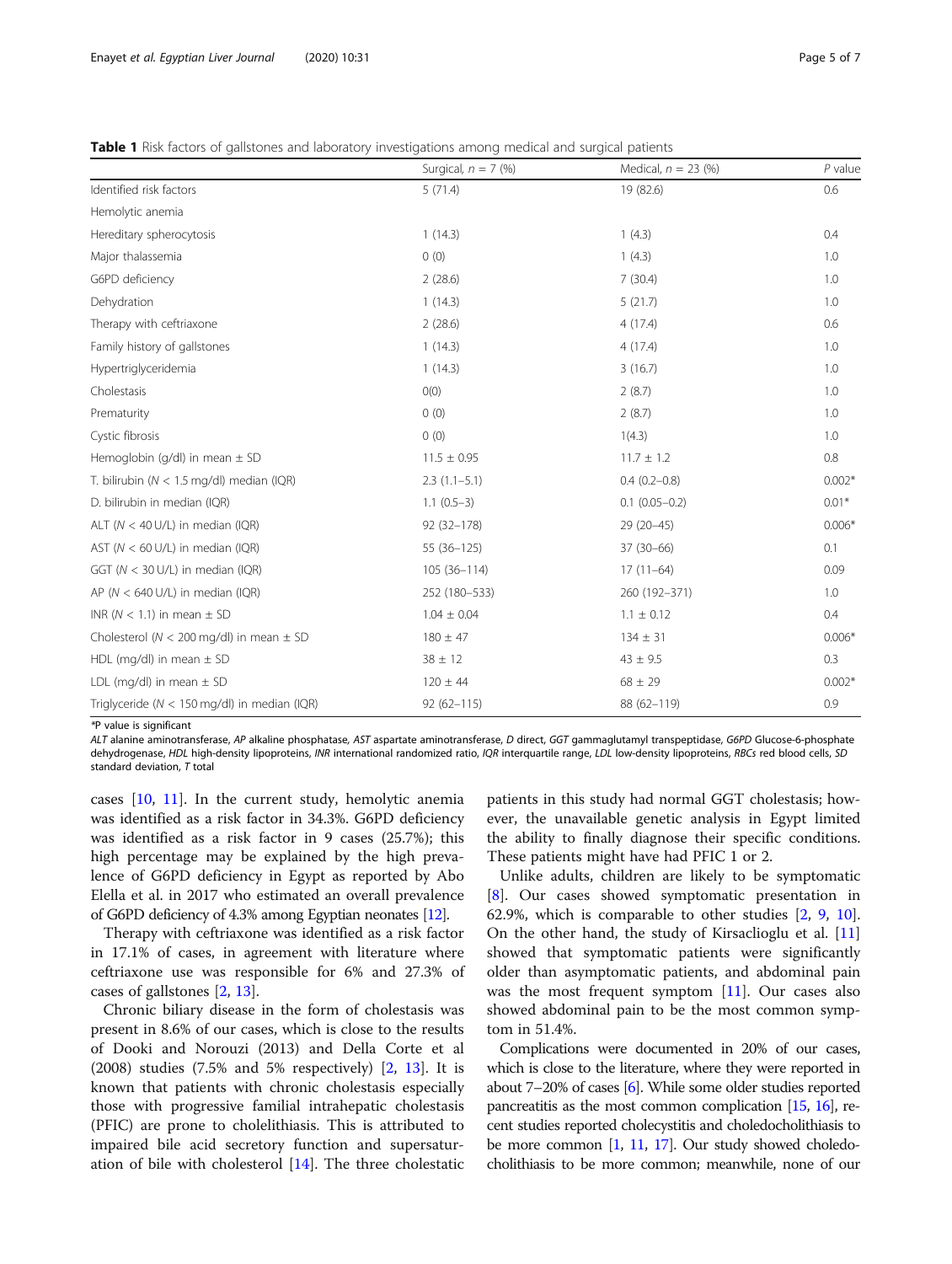<span id="page-5-0"></span>

| <b>Table 2</b> Risk factors of gallstones and complications in symptomatic and asymptomatic patients |  |  |
|------------------------------------------------------------------------------------------------------|--|--|
|                                                                                                      |  |  |

|                                                                | Symptomatic, $n = 22$ (%) | Asymptomatic, $n = 13$ (%) | $P$ value |
|----------------------------------------------------------------|---------------------------|----------------------------|-----------|
| Identified risk factors                                        | 14(63.6)                  | 13 (100)                   | $0.01*$   |
| Hemolytic anemia                                               |                           |                            |           |
| Chronic hemolytic anemia                                       | 3(13.6)                   | 0(0)                       | 0.274     |
| Glucose-6-phosphate dehydrogenase deficiency                   | 3(13.6)                   | 6(46.2)                    | 0.050     |
| Dehydration                                                    | 6(27.3)                   | 2(15.4)                    | 0.680     |
| Therapy with ceftriaxone                                       | 5(22.7)                   | 1(7.7)                     | 0.377     |
| Family history of gallstones                                   | 2(9.1)                    | 4(30.8)                    | 0.166     |
| Hypertriglyceridemia                                           | 1(4.5)                    | 3(23.1)                    | 0.134     |
| Cholestasis                                                    | 1(4.5)                    | 2(15.4)                    | 0.541     |
| Prematurity                                                    | 0(0)                      | 2(15.4)                    | 0.131     |
| Cystic fibrosis                                                | 1(4.5)                    | 0(0)                       | 0.435     |
| Choledocholithiasis                                            | 7(31.8)                   | 0(0)                       | $0.015*$  |
| RBCs (10 <sup>5</sup> cells/mm <sup>3</sup> ) in mean $\pm$ SD | $4.4 \pm 0.5$             | 5±1                        | $0.047*$  |
| Hemoglobin (g/dl) in mean $\pm$ SD                             | $11.2 \pm 1.4$            | $12.3 \pm 0.8$             | $0.006*$  |
| Hematocrit (%) in mean $\pm$ SD                                | $33.8 \pm 3.4$            | $37.5 \pm 3.4$             | $0.008*$  |
| T. bilirubin ( $N < 1.5$ mg/dl) median (IQR)                   | $0.7(0.4-2.6)$            | $0.3(0.2 - 0.8)$           | 0.021     |
| ALT ( $N < 40$ U/L) in median (IQR)                            | 38 (27-92)                | $26(17-40)$                | 0.108     |
| AST ( $N < 60$ U/L) in median (IQR)                            | 47.5 (36-75)              | 34 (32-71)                 | 0.484     |
| GGT ( $N < 30$ U/L) in median (IQR)                            | $37.5(12 - 114)$          | $16(8-28)$                 | 0.147     |
| AP ( $N < 640$ U/L) in median (IQR)                            | 247 (190-375)             | 260 (192-371)              | 0.905     |
| Albumin ( $N > 3.5$ g/dl) in mean $\pm$ SD                     | $4.2 \pm 0.8$             | $3.9 \pm 0.4$              | 0.136     |
| INR ( $N < 1.1$ ) in mean $\pm$ SD                             | $1.1 \pm 0.1$             | $1.1 \pm 0.1$              | 0.972     |

\*P value is significant

ALT alanine aminotransferase, AP alkaline phosphatase, AST aspartate aminotransferase, GGT gammaglutamyl transpeptidase, INR international randomized ratio, IQR interquartile range, RBCs red blood cells, SD standard deviation, T total

cases showed pancreatitis or acute cholecystitis. The relatively high complication rate seen in our study group could be explained by the nature of our hospital being a tertiary referral hospital. Severe and complicated cases are commonly referred to our institution, while uncomplicated cases can be managed conservatively in secondary referral centers.

In children, cholecystectomy is recommended for symptomatic and complicated gallstones. It is also recommended for asymptomatic gallstones with chronic hemolytic anemia and asymptomatic large sized gallstones ( $> 2$  cm) for the risk of gallbladder carcinoma [\[4](#page-6-0)]. Otherwise, expectant management with periodic clinical and sonographic assessment appears more appropriate [[4\]](#page-6-0). LC was done for 7 of our patients: 6 of them because of choledocholithiasis and one for symptomatic gallstone with agonizing typical right upper quadrant pain. Hajong et al. in 2013 reported 15 non-hemolytic cases of gallstones managed by LC; 80% were symptomatic, and 13.3% were asymptomatic while 6.7% had complicated gallstone in the form of pancreatitis [[18](#page-6-0)]. Another study showed that primary indications for surgery in pediatric population were symptomatic cholelithiasis (53%), choledocholithiasis (28%), and biliary dyskinesia (16%) [\[9](#page-6-0)].

Histopathological analysis of the removed gall bladder (GB) in this study was available in 6 cases and revealed chronic cholecystitis in all of them (100%); none had papillomatosis or adenoma of GB. This is comparable to the results of Kim et al. study, who showed that, in 24 cases for whom cholecystectomy was performed, histopathology of most cases revealed chronic cholecystitis [[19\]](#page-6-0). On the other side, the removed gallbladders in Della Corte et al. study revealed chronic cholecystitis in 84.6%, papillomatosis in 5.1%, adenoma in 2.6%, and normal GB in 7.7% [[2\]](#page-6-0).

Eighty percent of our cases were managed conservatively, with periodic clinical, laboratory and US followup for 8 to 34 months. None of them developed complications, while 2 cases showed complete spontaneous resolution of gallstones, and 8 cases showed resolution of symptoms and/or sonographic improvement. This may justify the conservative management for uncomplicated cases of gallstones in pediatric population, especially in infants. Jeanty et al., who performed their study on infantile cholelithiasis, observed complete resolution of stones in 25% of the cases  $[20]$  $[20]$ , while Gokce et al. [[21\]](#page-6-0) reported spontaneous complete resolution in 50%